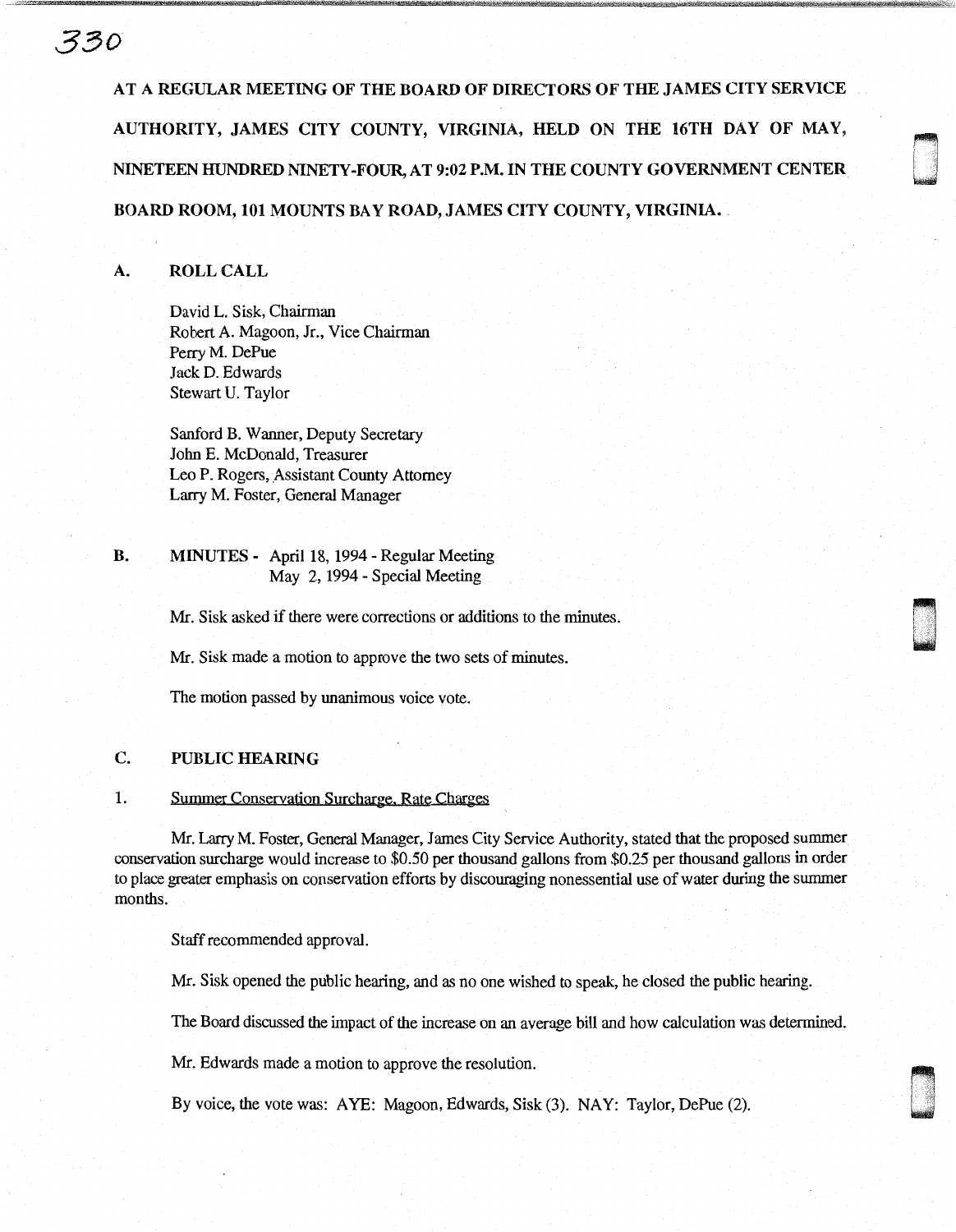#### RESOLUTION

#### UTILITY POLICY CHANGES

WHEREAS, the Board of Directors of the James City Service Authority have held a public hearing on certain proposed changes to the Regulations Governing Utility Service.

NOW, THEREFORE, BE IT RESOLVED that the Board of Directors of the James City Service Authority, James City County, Virginia, hereby-adopts the attached change summarized below to be effective May 1, 1995.

> Summer Conservation Surcharge: Change current charge of \$0.25 per 1,000 gallons to a charge of \$0.50 per 1,000 gallons (\$0.375 per 100 cubic feet).

BE IT FURTHER RESOLVED, that the complete amendments be made part of this resolution.

### D. BOARD CONSIDERATIONS

#### 1. Rebate Agreement - Greensprings Waterline

Mr. Foster stated that the rebate agreement provided terms associated with the waterline extension for the Greensprings development as discussed at the Board of Directors' March 21, 1994, meeting.

Staff recommended approval of the resolution.

Mr. DePue made a motion to approve the resolution.

The motion passed by unanimous voice vote.

#### RESOLUTION

#### OREENSPRINQS PLANTATION. INC,. REBATE AGREEMENT

- WHEREAS, Greensprings Plantation Inc., has received all approvals to develop a residential project along Route 5 at its intersection with Centerville Road; and
- WHEREAS, the project requires the extension of a waterline along Centerville Road from Ford's Colony to Route 5 and along Route 5 to the Greensprings Church; and
- WHEREAS, the waterline is a system facility and eligible for rebates in accordance with Section 29A1(b) of the James City Service Authority Regulations Governing Utility Service.
- NOW, THEREFORE, BE IT RESOLVED that the Board of Directors of the James City Service Authority, James City County, Virginia, hereby authorize the Chairman to sign the attached Agreement providing the terms for the rebate of system connection fees to Greensprings Plantation, Inc.

#### 2. Regulations Governing Utility Services

Mr. Robert H. Smith, Assistant Manager, James City Service Authority, requested that a public hearing be set for June 20, 1994, on proposed changes in the Regulations Governing Utility Services.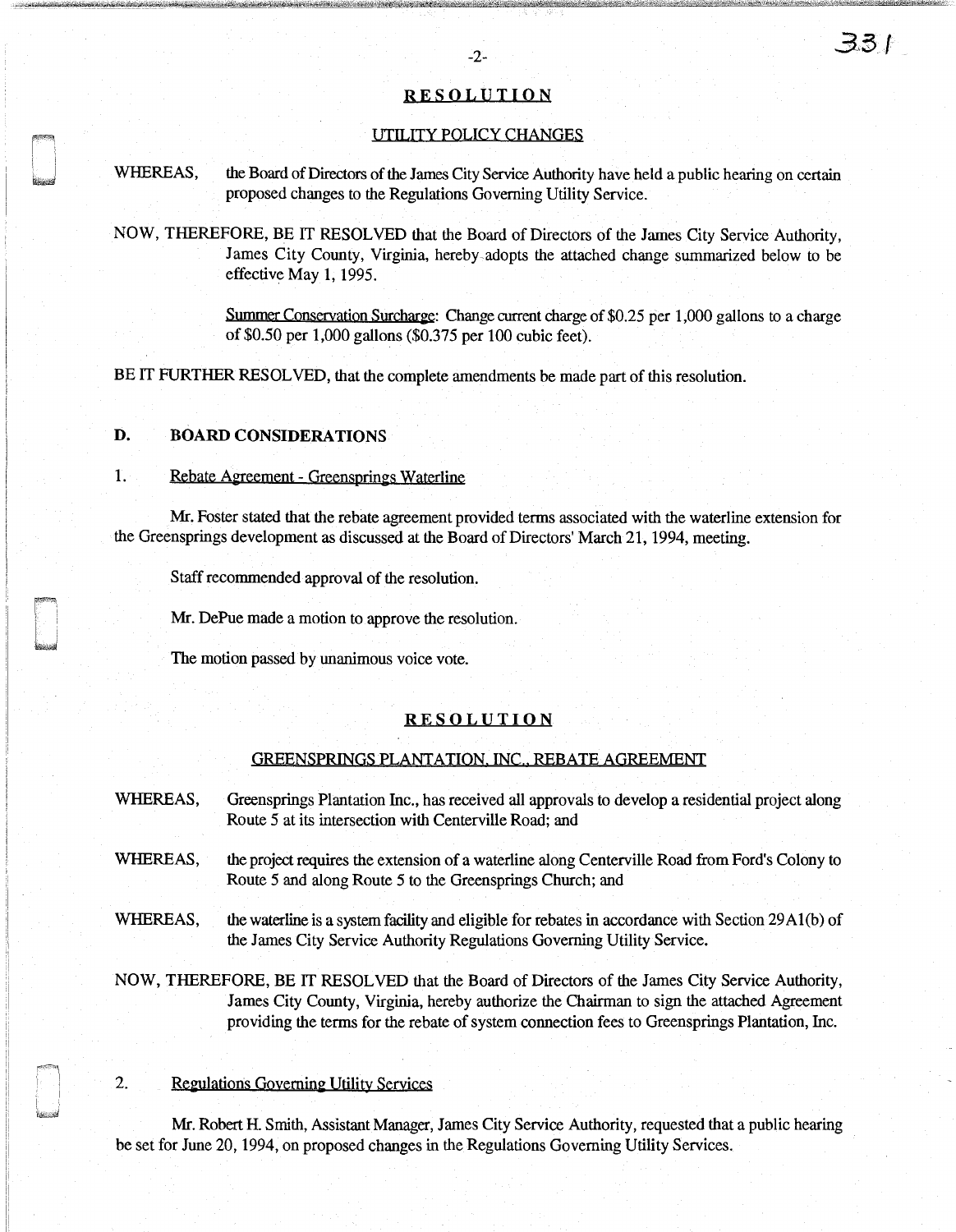-3-

Mr. DePue made a motion to approve setting the public hearing.

The motion passed by unanimous voice vote.

3. Newport News Water Extension Agreement - Kingsmill. Browning's Grant. Section I

Mr. Foster stated that Busch Properties, Inc., had requested permission to connect 3, 170 linear feet of waterline to serve Browning's Grant, Section I, Kingsmill subdivision, to the Newport News Waterworks.

~ unda<br>U

Staff recommended approval of the resolution.

Mr. DePue made a motion to approve the resolution.

The motion passed by unanimous voice vote.

#### **RESOLUTION**

#### WATERLINE EXTENSION - NEWPORT NEWS WATERWORKS

#### BROWNING'S GRANT - SECTION I

- WHEREAS, Busch Properties, Inc., desires to connect new waterlines installed to serve Browning's Grant-Section I, to the Newport News Waterworks (NNWW) water system; and
- WHEREAS, the James City Service Authority is required to make application to NNWW for the connection; and
- WHEREAS, Busch Properties, Inc., developers of Browning's Grant, will pay all fees associated with the waterline connection.
- NOW, THEREFORE, BE IT RESOLVED that the Board of Directors of James City Service Authority, James City County, Virginia, authorizes the Chairman to sign the agreement with Newport News Waterworks providing the terms for the waterline connection.

#### 4. Fiscal Year 95 Budget Appropriation

Mr. Foster briefly explained the budget appropriations for operations and activities.

Board discussion followed regarding proposed FY 96 budget estimates and water and sewer rate increases would be brought back next year; disinfection program completed in FY 95; conservation surcharge was not included as a revenue generating item and would be in effect until changed; and, the efforts to consolidate billing procedures by Hampton Roads Sanitation District, Newport News Waterworks, and Service Authority.

Mr. Magoon requested an accounting of revenue received from the FY 95 summer conservation surcharge be kept for FY 96 review.

Mr. Edwards made a motion to approve the appropriation resolution.

The motion passed by unanimous voice vote.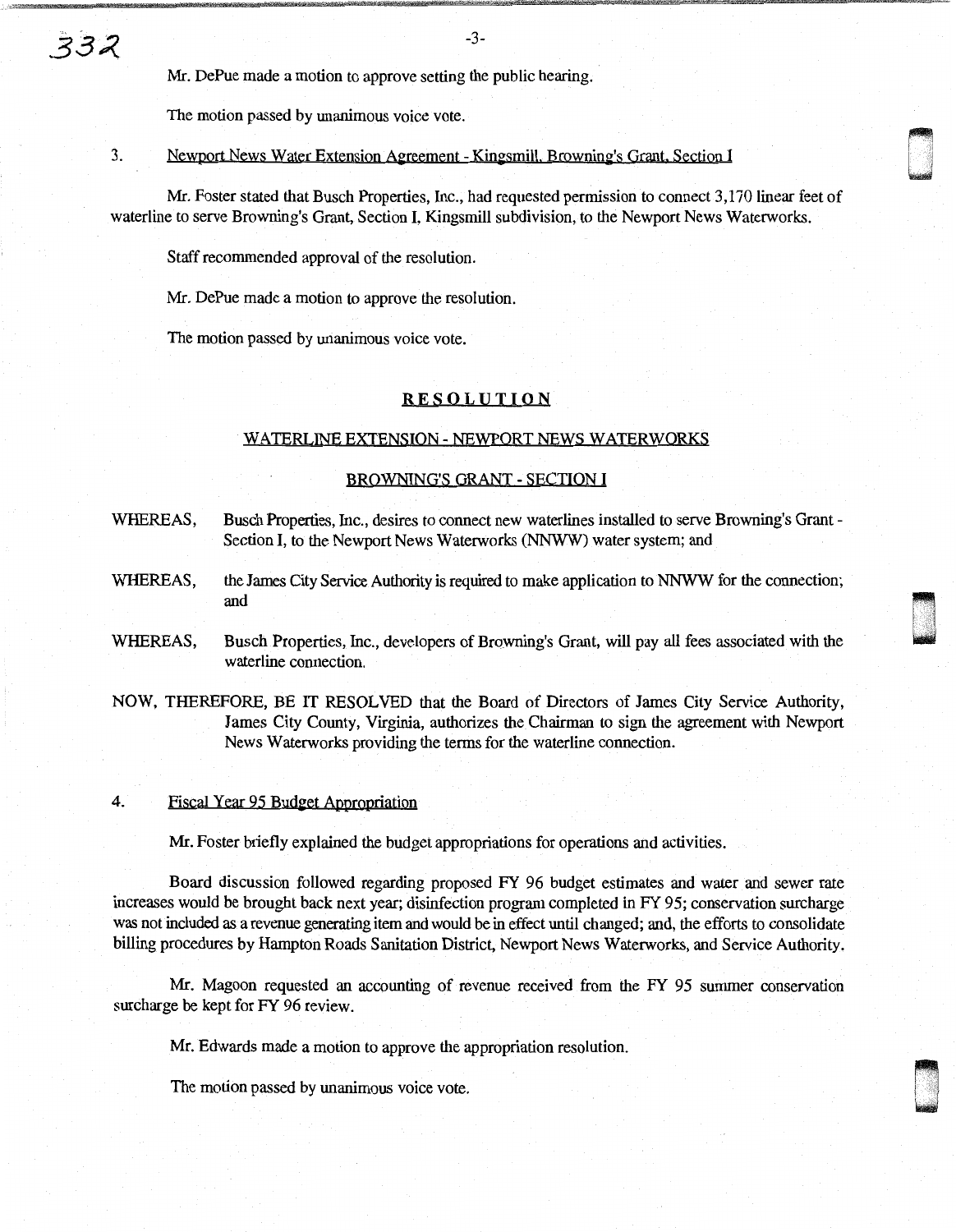### RESOLUTION

#### RESOLUTION OF APPROPRIATION

#### JAMES CITY SERVICE AUTHORITY

- WHEREAS, the Secretary has prepared a proposed budget for the fiscal year beginning July 1, 1994, and ending June 30, 1995; and
- WHEREAS, the Board of Directors has considered said budget and does now propose to adopt the budget.

NOW, THEREFORE, BE IT RESOLVED by the Board of Directors of the James City Service Authority, James City County, Virginia, that the following amounts are hereby adopted and appropriated for operations and activities in the amounts as shown below:

1. The following amounts are hereby appropriated in the Water Fund:

#### Water Fund - Revenues:

| Service Charges                                                                                | \$2.344.911 |                               |  |
|------------------------------------------------------------------------------------------------|-------------|-------------------------------|--|
| Water Fund - Expenditures:                                                                     |             |                               |  |
| Administration Fund Allocation<br><b>Operations and Maintenance</b><br><b>Capital Projects</b> |             | 977,529<br>887,690<br>471,532 |  |
| Interest Expense                                                                               |             | 8.160                         |  |

2. The following amounts are hereby appropriated in the Sewer Fund:

#### Sewer Fund - Revenues:

| Service Charges                       | \$2.634.510 |
|---------------------------------------|-------------|
| Sewer Fund - Expenditures:            |             |
| <b>Administration Fund Allocation</b> | \$1,349,922 |
| Operations and Maintenance            | 913,552     |
| <b>Interest Expense</b>               | 40,000      |
| To Capital Projects                   | 331,036     |
|                                       |             |

3. That the following amounts are hereby appropriated for the funds as indicated below:

남편한 소년 1번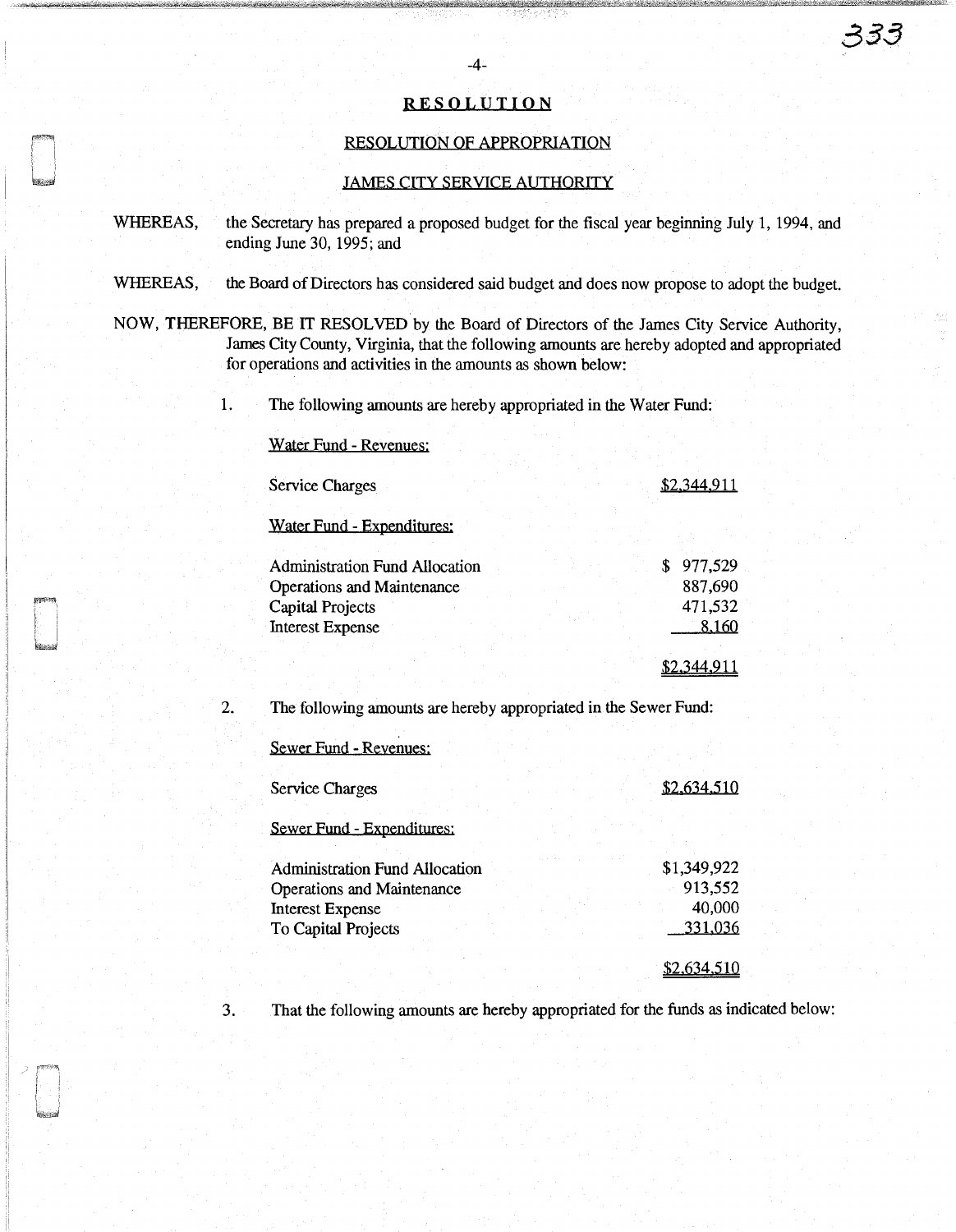## ADMINISTRATIVE FUND

# Revenues:

| Allocated to Water and                   |             |  |
|------------------------------------------|-------------|--|
| <b>Sewer Funds</b>                       | \$2,327,451 |  |
| Capital Improvement Projects             | 50,000      |  |
|                                          |             |  |
|                                          | \$2,377,451 |  |
| Expenditures:                            |             |  |
|                                          |             |  |
| Personnel Expenses                       | \$1,619,837 |  |
| <b>Operating Expenses</b>                | 687,114     |  |
| Capital Outlay                           | 70,500      |  |
|                                          |             |  |
|                                          | \$2,377,451 |  |
| CAPITAL IMPROVEMENTS PROGRAM             |             |  |
|                                          |             |  |
| Revenues:                                |             |  |
|                                          |             |  |
| <b>Water Fund</b>                        | \$471,532   |  |
| Sewer Fund                               | 331,036     |  |
| <b>Facility Charges</b>                  | 1,838,720   |  |
|                                          |             |  |
|                                          | \$2,641,288 |  |
| Expenditures:                            |             |  |
|                                          |             |  |
| Water Supply Escrow                      | \$914,288   |  |
| <b>Water Disinfection</b>                | 615,000     |  |
| Well Facility Upgrades                   | 180,000     |  |
| <b>Water Distribution Replacements</b>   | 200,000     |  |
| Water Storage                            | 15,000      |  |
| Small System Acquisition                 | 50,000      |  |
| <b>Sewer Facility Upgrades</b>           | 240,000     |  |
| <b>Sewer System Replacements</b>         | 80,000      |  |
| <b>Operational Facility Improvements</b> | 232,000     |  |
| <b>Heavy Equipment</b>                   | 65,000      |  |
| Capital Contingency                      | 50,000      |  |
|                                          |             |  |
|                                          | \$2,641,288 |  |

# E. BOARD REQUESTS AND DIRECTIVES - None

Mr. Taylor made a motion to adjourn.

The motion passed by unanimous voice vote.

The Board adjourned at 9:35 p.m.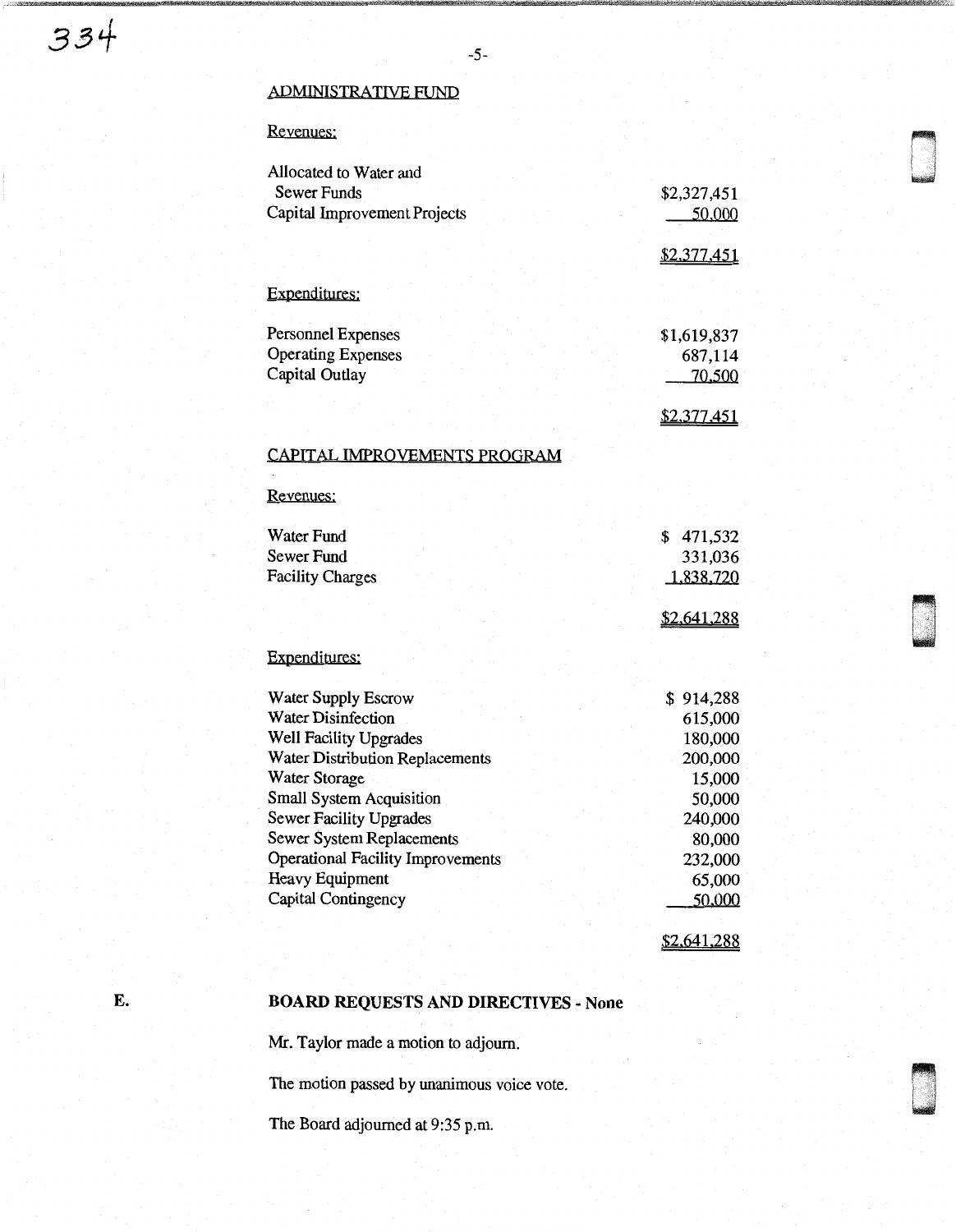*3.3S* 

Sanford Seub-Bubine Deputy to the Board

 $\mathbf x$ 

-6-

51694bod.min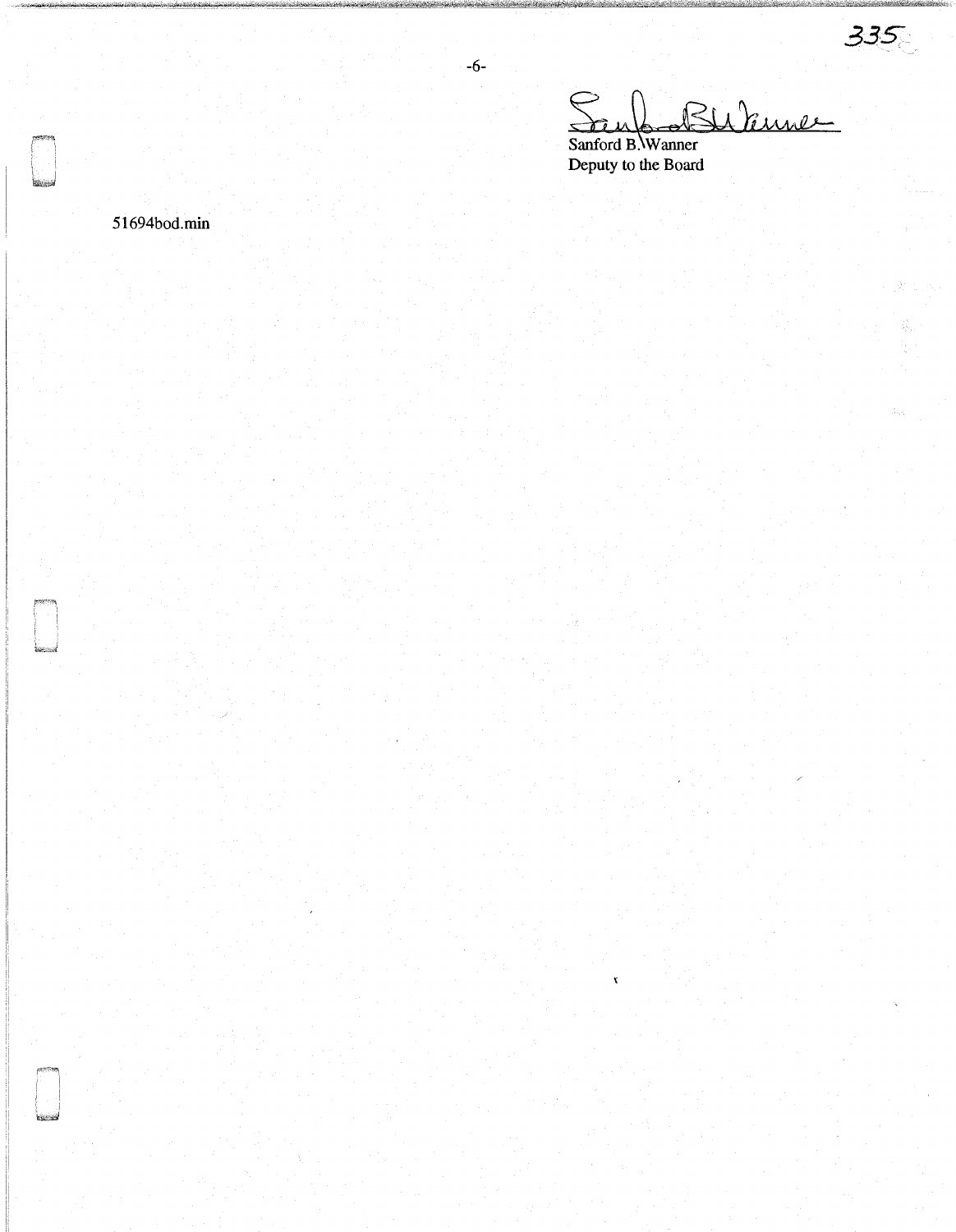#### GREENSPRINGS PLANTATION WATERLINE

#### AGREEMENT

This AGREEMENT is made this \_\_\_\_\_ day of March, 1994 between GREENSPRINGS PLANTATION, INC., a Virginia corporation ("Greensprings") and the JAMES CITY SERVICE AUTHORITY, a body politic and corporate formed under the Virginia Water and Sewer Authorities Act ("JCSA").

#### RECITALS

A. Greensprings is the owner and developer of the Greensprings Plantation planned community located along Route 5 and Route 614 in James City County, Virginia (the "Project") which is zoned R-4, Residential Planned Community District, subject to Amended and Restated Proffers dated April 30, 1992 and recorded in Deed Book 562, page 794 (the "Proffers").

B. Pursuant to Condition 9 of the Proffers, Greensprings is obligated to complete the JCSA water line system loop from the Ford's Colony area to Route 5, connecting to the existing JCSA water line adjacent to St. George Hundred.

[] .<br>[] .<br>[[] . I '

 $\sim$ U. '

c. The approved Master Plan for the Project calls for a 12 inch water transmission main to be located in the right of way of relocated Route 614 as shown on the Master Plan from Route 5 to the northern boundary of the Project and from St. George's Hundred west along Route 5 to an existing 12-inch waterline. Greensprings has obtained a special use permit (SUP-24-93) from James City County allowing the construction of a 12 inch water transmission main from the northern boundary of the Project north

336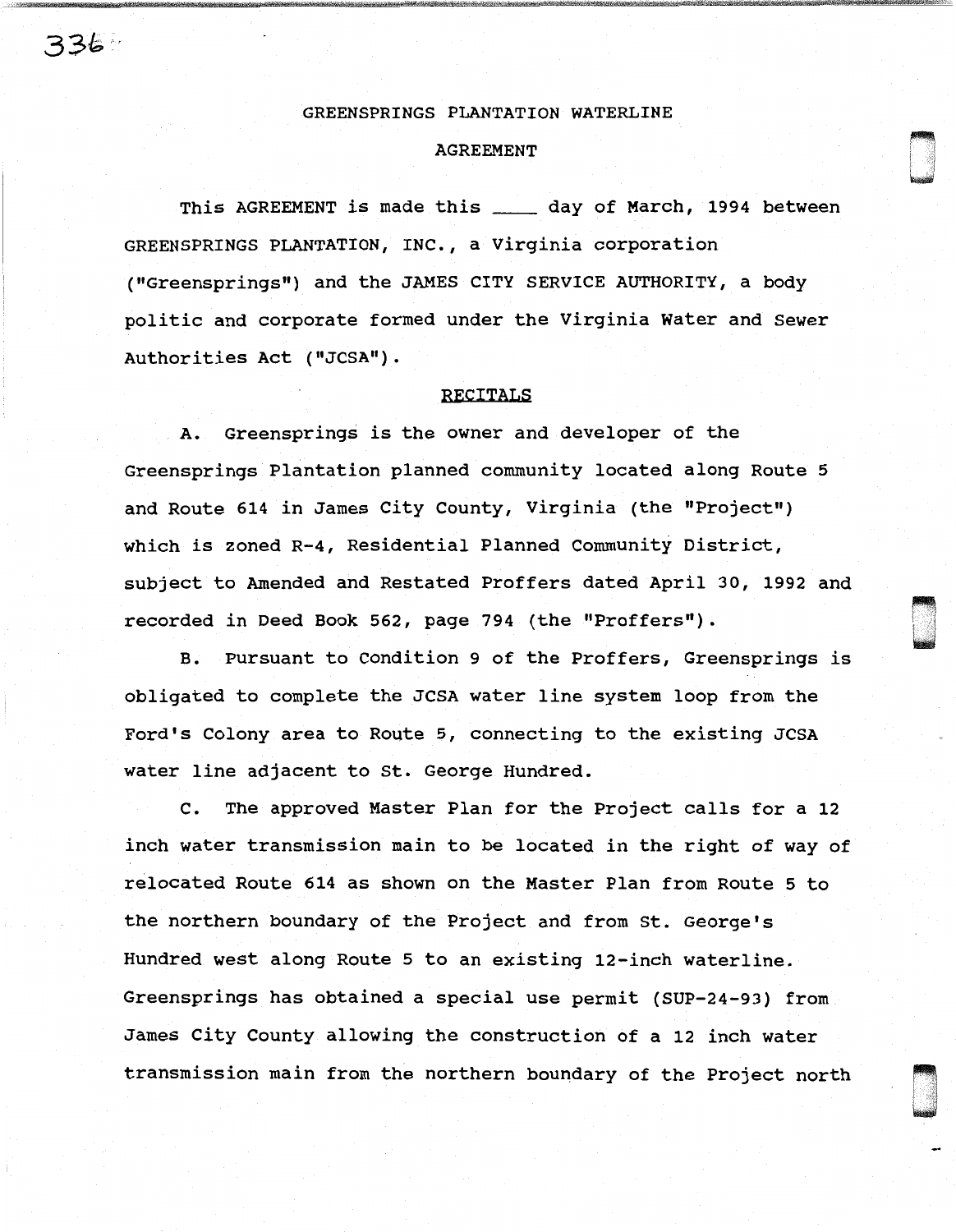along Route 614 to Manchester Avenue in the Ford's Colony development.

D. The water transmission main and related facilities are hereinafter called the "Water Main".

E. The parties have agreed that Greensprings is eligible for reimbursement of eligible costs subject to the terms hereof pursuant to Section 29A l(b) of the JCSA Regulations Governing Utility Service (amended July 1, 1992) (the "Regulations"). The parties desire to enter into this contract pursuant to the Regulations.

#### AGREEMENT

NOW, THEREFORE, in consideration of the mutual covenants herein contained, the parties agree as follows:

1. Greensprings, at its expense, shall construct and install the water Main and shall have responsibility for the acquisition, at its expense, of all required permits from regulatory agencies and easements necessary for the Water Main.

2. The Water Main project and the parties hereto shall be subject to and shall abide by the terms and conditions of Section 29E of the Regulations. The service area of the water Main project is delineated on Exhibit A attached hereto. Greenspring shall be entitled to rebates of eligible costs up to the lesser of \$400,000 or the total eligible costs of the water Main project and as otherwise as provided in Section 29E and 29A of the Regulations. Of each system facilities fee received by JCSA for a connection to the Water Main from within the Service Area, two-thirds of such fee shall be paid to Greensprings as rebates pursuant hereto and one-third of such fee shall be